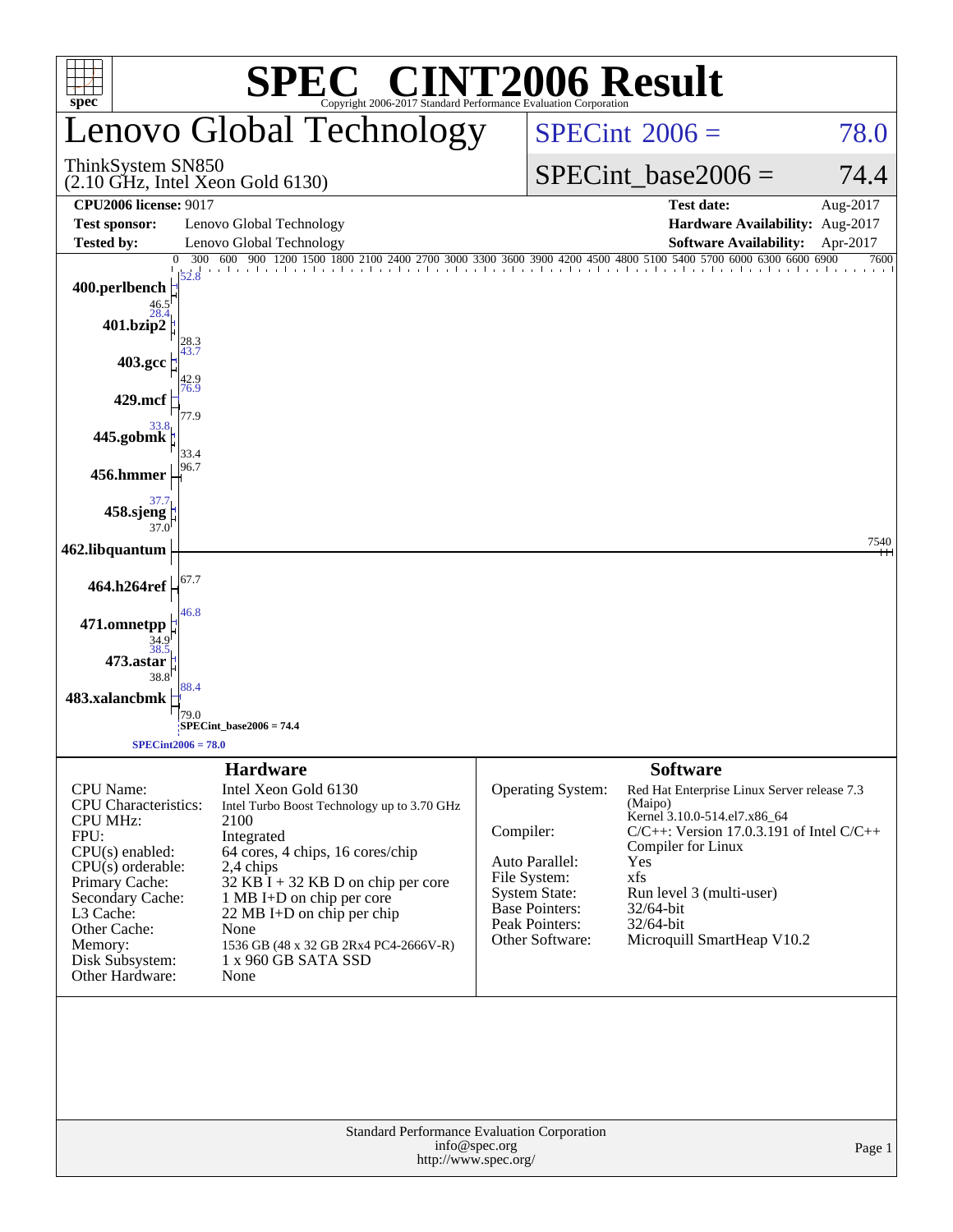

## enovo Global Technology

#### ThinkSystem SN850

(2.10 GHz, Intel Xeon Gold 6130)

 $SPECint2006 = 78.0$  $SPECint2006 = 78.0$ 

#### SPECint base2006 =  $74.4$

**[Test sponsor:](http://www.spec.org/auto/cpu2006/Docs/result-fields.html#Testsponsor)** Lenovo Global Technology **[Hardware Availability:](http://www.spec.org/auto/cpu2006/Docs/result-fields.html#HardwareAvailability)** Aug-2017

**[CPU2006 license:](http://www.spec.org/auto/cpu2006/Docs/result-fields.html#CPU2006license)** 9017 **[Test date:](http://www.spec.org/auto/cpu2006/Docs/result-fields.html#Testdate)** Aug-2017 **[Tested by:](http://www.spec.org/auto/cpu2006/Docs/result-fields.html#Testedby)** Lenovo Global Technology **[Software Availability:](http://www.spec.org/auto/cpu2006/Docs/result-fields.html#SoftwareAvailability)** Apr-2017

#### **[Results Table](http://www.spec.org/auto/cpu2006/Docs/result-fields.html#ResultsTable)**

|                   | <b>Base</b>                                                                                              |              |                |              |                | <b>Peak</b> |                |              |                |              |                |              |
|-------------------|----------------------------------------------------------------------------------------------------------|--------------|----------------|--------------|----------------|-------------|----------------|--------------|----------------|--------------|----------------|--------------|
| <b>Benchmark</b>  | <b>Seconds</b>                                                                                           | <b>Ratio</b> | <b>Seconds</b> | <b>Ratio</b> | <b>Seconds</b> | Ratio       | <b>Seconds</b> | <b>Ratio</b> | <b>Seconds</b> | <b>Ratio</b> | <b>Seconds</b> | <b>Ratio</b> |
| $ 400$ .perlbench | 209                                                                                                      | 46.6         | 210            | 46.5         | 210            | 46.5        | 185            | 52.8         | 185            | 52.8         | 185            | 52.8         |
| $401$ .bzip2      | 340                                                                                                      | 28.3         | 342            | 28.2         | 342            | 28.3        | 340            | 28.4         | 339            | 28.5         | 340            | 28.4         |
| $403.\text{gcc}$  | 188                                                                                                      | 42.9         | 187            | 43.0         | 188            | 42.9        | 185            | 43.6         | 184            | 43.8         | 184            | 43.7         |
| $429$ mcf         | 117                                                                                                      | 77.9         | 117            | 77.7         | 116            | 78.4        | <b>119</b>     | 76.9         | 118            | 77.0         | 119            | 76.9         |
| $445$ .gobmk      | 314                                                                                                      | 33.4         | 314            | 33.4         | 314            | 33.4        | 311            | 33.8         | 310            | 33.8         | 311            | 33.8         |
| $456.$ hmmer      | 96.7                                                                                                     | 96.5         | 96.5           | 96.7         | 96.4           | 96.8        | 96.7           | 96.5         | 96.5           | 96.7         | 96.4           | 96.8         |
| $458$ .sjeng      | 327                                                                                                      | 37.0         | 327            | 37.0         | 327            | 37.0        | 321            | 37.7         | 321            | 37.7         | 321            | 37.7         |
| 462.libquantum    | 2.73                                                                                                     | 7590         | 2.77           | 7470         | 2.75           | 7540        | 2.73           | 7590         | 2.77           | 7470         | 2.75           | 7540         |
| 464.h264ref       | 327                                                                                                      | 67.7         | 327            | 67.7         | 326            | 67.9        | 327            | 67.7         | 327            | 67.7         | 326            | 67.9         |
| 471.omnetpp       | 179                                                                                                      | 34.8         | 179            | 34.9         | 179            | 35.0        | 134            | 46.8         | 134            | 46.8         | 133            | 46.9         |
| $473$ . astar     | 181                                                                                                      | 38.9         | 181            | 38.8         | 181            | 38.8        | 182            | 38.5         | 182            | 38.6         | 182            | 38.5         |
| 483.xalancbmk     | 87.2                                                                                                     | 79.1         | 87.3           | 79.0         | 87.3           | 79.0        | 77.7           | 88.8         | 78.1           | 88.4         | 78.1           | 88.4         |
|                   | Results appear in the order in which they were run. Bold underlined text indicates a median measurement. |              |                |              |                |             |                |              |                |              |                |              |

#### **[Submit Notes](http://www.spec.org/auto/cpu2006/Docs/result-fields.html#SubmitNotes)**

The config file option 'submit' was used.

#### **[Operating System Notes](http://www.spec.org/auto/cpu2006/Docs/result-fields.html#OperatingSystemNotes)**

Stack size set to unlimited using "ulimit -s unlimited"

#### **[Platform Notes](http://www.spec.org/auto/cpu2006/Docs/result-fields.html#PlatformNotes)**

 BIOS configuration: Choose Operating Mode set to Maximum Performance Hyper-Threading set to Disable LLC dead line alloc set to Disable Sysinfo program /home/cpu2006-1.2-ic17.0u3/config/sysinfo.rev6993 Revision 6993 of 2015-11-06 (b5e8d4b4eb51ed28d7f98696cbe290c1) running on SN850-01 Wed Aug 30 11:46:19 2017

 This section contains SUT (System Under Test) info as seen by some common utilities. To remove or add to this section, see: <http://www.spec.org/cpu2006/Docs/config.html#sysinfo>

 From /proc/cpuinfo model name : Intel(R) Xeon(R) Gold 6130 CPU @ 2.10GHz 4 "physical id"s (chips) 64 "processors" cores, siblings (Caution: counting these is hw and system dependent. The following excerpts from /proc/cpuinfo might not be reliable. Use with caution.)

Continued on next page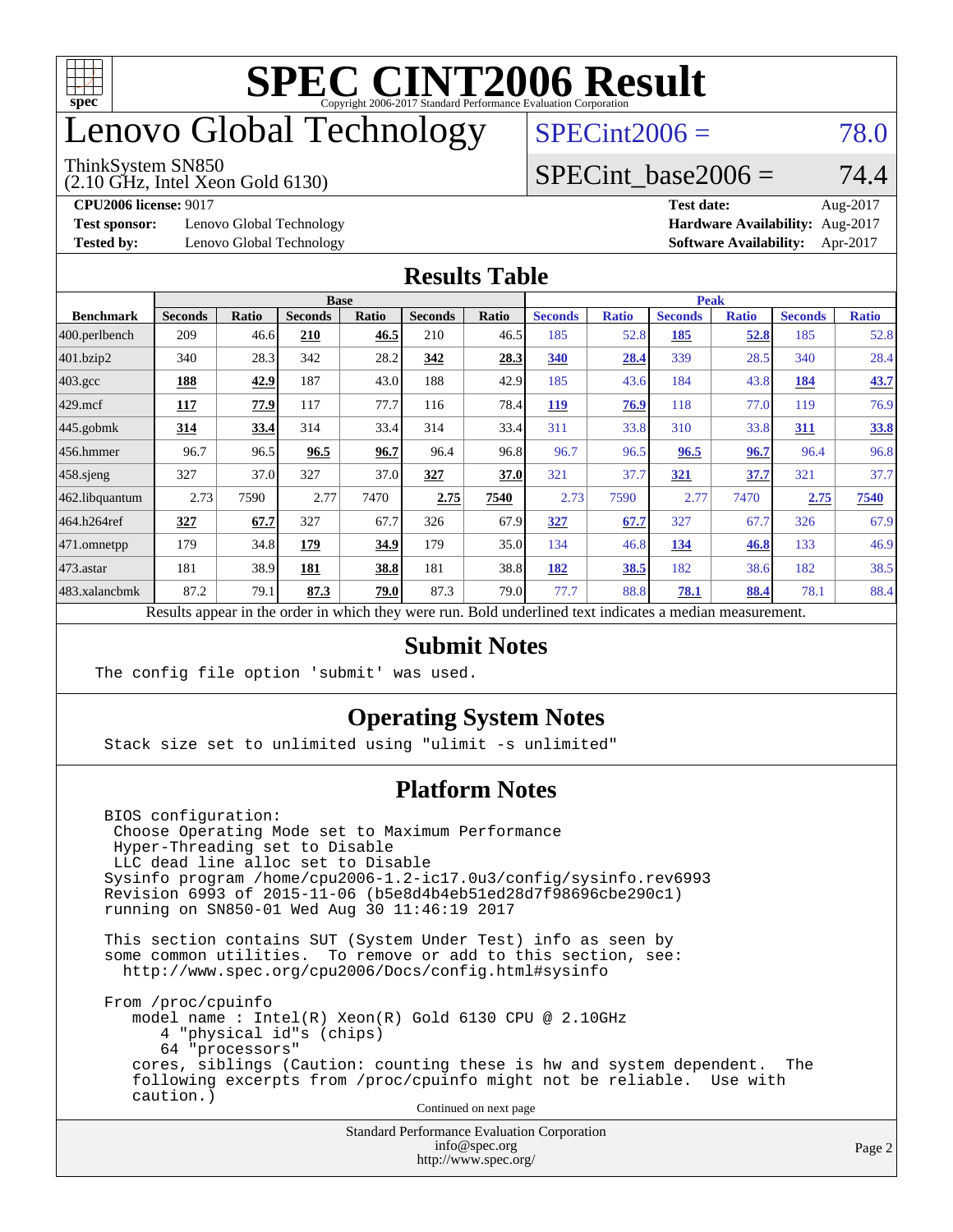

### enovo Global Technology

 $SPECint2006 = 78.0$  $SPECint2006 = 78.0$ 

ThinkSystem SN850

(2.10 GHz, Intel Xeon Gold 6130)

SPECint base2006 =  $74.4$ 

**[Test sponsor:](http://www.spec.org/auto/cpu2006/Docs/result-fields.html#Testsponsor)** Lenovo Global Technology **[Hardware Availability:](http://www.spec.org/auto/cpu2006/Docs/result-fields.html#HardwareAvailability)** Aug-2017 **[Tested by:](http://www.spec.org/auto/cpu2006/Docs/result-fields.html#Testedby)** Lenovo Global Technology **[Software Availability:](http://www.spec.org/auto/cpu2006/Docs/result-fields.html#SoftwareAvailability)** Apr-2017

**[CPU2006 license:](http://www.spec.org/auto/cpu2006/Docs/result-fields.html#CPU2006license)** 9017 **[Test date:](http://www.spec.org/auto/cpu2006/Docs/result-fields.html#Testdate)** Aug-2017

#### **[Platform Notes \(Continued\)](http://www.spec.org/auto/cpu2006/Docs/result-fields.html#PlatformNotes)**

Standard Performance Evaluation Corporation [info@spec.org](mailto:info@spec.org) <http://www.spec.org/> Page 3 cpu cores : 16 siblings : 16 physical 0: cores 0 1 2 3 4 5 6 7 8 9 10 11 12 13 14 15 physical 1: cores 0 1 2 3 4 5 6 7 8 9 10 11 12 13 14 15 physical 2: cores 0 1 2 3 4 5 6 7 8 9 10 11 12 13 14 15 physical 3: cores 0 1 2 3 4 5 6 7 8 9 10 11 12 13 14 15 cache size : 22528 KB From /proc/meminfo MemTotal: 1584970760 kB<br>HugePages Total: 0 HugePages\_Total: 0 Hugepagesize: 2048 kB From /etc/\*release\* /etc/\*version\* os-release: NAME="Red Hat Enterprise Linux Server" VERSION="7.3 (Maipo)" ID="rhel" ID\_LIKE="fedora" VERSION\_ID="7.3" PRETTY\_NAME="Red Hat Enterprise Linux Server 7.3 (Maipo)" ANSI\_COLOR="0;31" CPE\_NAME="cpe:/o:redhat:enterprise\_linux:7.3:GA:server" redhat-release: Red Hat Enterprise Linux Server release 7.3 (Maipo) system-release: Red Hat Enterprise Linux Server release 7.3 (Maipo) system-release-cpe: cpe:/o:redhat:enterprise\_linux:7.3:ga:server uname -a: Linux SN850-01 3.10.0-514.el7.x86\_64 #1 SMP Wed Oct 19 11:24:13 EDT 2016 x86\_64 x86\_64 x86\_64 GNU/Linux run-level 3 Aug 30 11:45 SPEC is set to: /home/cpu2006-1.2-ic17.0u3 Filesystem Type Size Used Avail Use% Mounted on /dev/sda4 xfs 836G 13G 824G 2% /home Additional information from dmidecode: Warning: Use caution when you interpret this section. The 'dmidecode' program reads system data which is "intended to allow hardware to be accurately determined", but the intent may not be met, as there are frequent changes to hardware, firmware, and the "DMTF SMBIOS" standard. BIOS Lenovo -[IVE109A-1.00]- 04/27/2017 Memory: 48x Samsung M393A4K40BB2-CTD 32 GB 2 rank 2666 MHz (End of data from sysinfo program)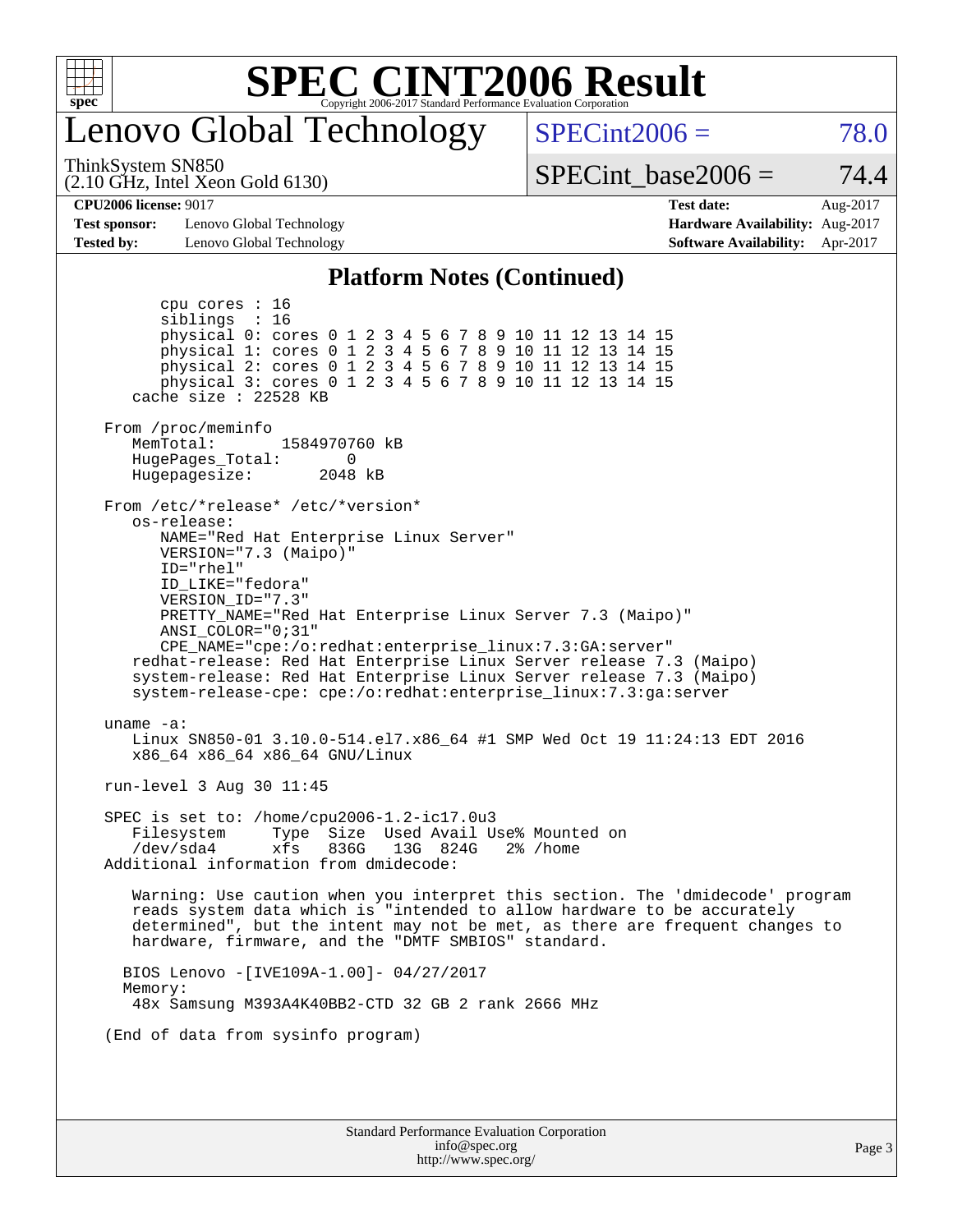

### enovo Global Technology

 $SPECint2006 = 78.0$  $SPECint2006 = 78.0$ 

(2.10 GHz, Intel Xeon Gold 6130) ThinkSystem SN850

SPECint base2006 =  $74.4$ 

**[Test sponsor:](http://www.spec.org/auto/cpu2006/Docs/result-fields.html#Testsponsor)** Lenovo Global Technology **[Hardware Availability:](http://www.spec.org/auto/cpu2006/Docs/result-fields.html#HardwareAvailability)** Aug-2017 **[Tested by:](http://www.spec.org/auto/cpu2006/Docs/result-fields.html#Testedby)** Lenovo Global Technology **[Software Availability:](http://www.spec.org/auto/cpu2006/Docs/result-fields.html#SoftwareAvailability)** Apr-2017

**[CPU2006 license:](http://www.spec.org/auto/cpu2006/Docs/result-fields.html#CPU2006license)** 9017 **[Test date:](http://www.spec.org/auto/cpu2006/Docs/result-fields.html#Testdate)** Aug-2017

#### **[General Notes](http://www.spec.org/auto/cpu2006/Docs/result-fields.html#GeneralNotes)**

Environment variables set by runspec before the start of the run: KMP AFFINITY = "granularity=fine, compact,  $0,3$ " LD\_LIBRARY\_PATH = "/home/cpu2006-1.2-ic17.0u3/lib/ia32:/home/cpu2006-1.2-ic17.0u3/lib/intel64:/home/cpu2006-1.2-ic17.0u3/sh10.2" OMP\_NUM\_THREADS = "64"

 Binaries compiled on a system with 1x Intel Core i7-4790 CPU + 32GB RAM memory using Redhat Enterprise Linux 7.2 Transparent Huge Pages enabled by default. Filesystem page cache cleared with: shell invocation of 'sync; echo 3 > /proc/sys/vm/drop\_caches' prior to run

#### **[Base Compiler Invocation](http://www.spec.org/auto/cpu2006/Docs/result-fields.html#BaseCompilerInvocation)**

[C benchmarks](http://www.spec.org/auto/cpu2006/Docs/result-fields.html#Cbenchmarks): [icc -m64](http://www.spec.org/cpu2006/results/res2017q4/cpu2006-20170918-49988.flags.html#user_CCbase_intel_icc_64bit_bda6cc9af1fdbb0edc3795bac97ada53)

[C++ benchmarks:](http://www.spec.org/auto/cpu2006/Docs/result-fields.html#CXXbenchmarks) [icpc -m64](http://www.spec.org/cpu2006/results/res2017q4/cpu2006-20170918-49988.flags.html#user_CXXbase_intel_icpc_64bit_fc66a5337ce925472a5c54ad6a0de310)

#### **[Base Portability Flags](http://www.spec.org/auto/cpu2006/Docs/result-fields.html#BasePortabilityFlags)**

 400.perlbench: [-DSPEC\\_CPU\\_LP64](http://www.spec.org/cpu2006/results/res2017q4/cpu2006-20170918-49988.flags.html#b400.perlbench_basePORTABILITY_DSPEC_CPU_LP64) [-DSPEC\\_CPU\\_LINUX\\_X64](http://www.spec.org/cpu2006/results/res2017q4/cpu2006-20170918-49988.flags.html#b400.perlbench_baseCPORTABILITY_DSPEC_CPU_LINUX_X64) 401.bzip2: [-DSPEC\\_CPU\\_LP64](http://www.spec.org/cpu2006/results/res2017q4/cpu2006-20170918-49988.flags.html#suite_basePORTABILITY401_bzip2_DSPEC_CPU_LP64) 403.gcc: [-DSPEC\\_CPU\\_LP64](http://www.spec.org/cpu2006/results/res2017q4/cpu2006-20170918-49988.flags.html#suite_basePORTABILITY403_gcc_DSPEC_CPU_LP64) 429.mcf: [-DSPEC\\_CPU\\_LP64](http://www.spec.org/cpu2006/results/res2017q4/cpu2006-20170918-49988.flags.html#suite_basePORTABILITY429_mcf_DSPEC_CPU_LP64) 445.gobmk: [-DSPEC\\_CPU\\_LP64](http://www.spec.org/cpu2006/results/res2017q4/cpu2006-20170918-49988.flags.html#suite_basePORTABILITY445_gobmk_DSPEC_CPU_LP64) 456.hmmer: [-DSPEC\\_CPU\\_LP64](http://www.spec.org/cpu2006/results/res2017q4/cpu2006-20170918-49988.flags.html#suite_basePORTABILITY456_hmmer_DSPEC_CPU_LP64) 458.sjeng: [-DSPEC\\_CPU\\_LP64](http://www.spec.org/cpu2006/results/res2017q4/cpu2006-20170918-49988.flags.html#suite_basePORTABILITY458_sjeng_DSPEC_CPU_LP64) 462.libquantum: [-DSPEC\\_CPU\\_LP64](http://www.spec.org/cpu2006/results/res2017q4/cpu2006-20170918-49988.flags.html#suite_basePORTABILITY462_libquantum_DSPEC_CPU_LP64) [-DSPEC\\_CPU\\_LINUX](http://www.spec.org/cpu2006/results/res2017q4/cpu2006-20170918-49988.flags.html#b462.libquantum_baseCPORTABILITY_DSPEC_CPU_LINUX) 464.h264ref: [-DSPEC\\_CPU\\_LP64](http://www.spec.org/cpu2006/results/res2017q4/cpu2006-20170918-49988.flags.html#suite_basePORTABILITY464_h264ref_DSPEC_CPU_LP64) 471.omnetpp: [-DSPEC\\_CPU\\_LP64](http://www.spec.org/cpu2006/results/res2017q4/cpu2006-20170918-49988.flags.html#suite_basePORTABILITY471_omnetpp_DSPEC_CPU_LP64) 473.astar: [-DSPEC\\_CPU\\_LP64](http://www.spec.org/cpu2006/results/res2017q4/cpu2006-20170918-49988.flags.html#suite_basePORTABILITY473_astar_DSPEC_CPU_LP64) 483.xalancbmk: [-DSPEC\\_CPU\\_LP64](http://www.spec.org/cpu2006/results/res2017q4/cpu2006-20170918-49988.flags.html#suite_basePORTABILITY483_xalancbmk_DSPEC_CPU_LP64) [-DSPEC\\_CPU\\_LINUX](http://www.spec.org/cpu2006/results/res2017q4/cpu2006-20170918-49988.flags.html#b483.xalancbmk_baseCXXPORTABILITY_DSPEC_CPU_LINUX)

### **[Base Optimization Flags](http://www.spec.org/auto/cpu2006/Docs/result-fields.html#BaseOptimizationFlags)**

[C benchmarks](http://www.spec.org/auto/cpu2006/Docs/result-fields.html#Cbenchmarks):

[-xCORE-AVX2](http://www.spec.org/cpu2006/results/res2017q4/cpu2006-20170918-49988.flags.html#user_CCbase_f-xCORE-AVX2) [-ipo](http://www.spec.org/cpu2006/results/res2017q4/cpu2006-20170918-49988.flags.html#user_CCbase_f-ipo) [-O3](http://www.spec.org/cpu2006/results/res2017q4/cpu2006-20170918-49988.flags.html#user_CCbase_f-O3) [-no-prec-div](http://www.spec.org/cpu2006/results/res2017q4/cpu2006-20170918-49988.flags.html#user_CCbase_f-no-prec-div) [-parallel](http://www.spec.org/cpu2006/results/res2017q4/cpu2006-20170918-49988.flags.html#user_CCbase_f-parallel) [-qopt-prefetch](http://www.spec.org/cpu2006/results/res2017q4/cpu2006-20170918-49988.flags.html#user_CCbase_f-qopt-prefetch) [-auto-p32](http://www.spec.org/cpu2006/results/res2017q4/cpu2006-20170918-49988.flags.html#user_CCbase_f-auto-p32)

[C++ benchmarks:](http://www.spec.org/auto/cpu2006/Docs/result-fields.html#CXXbenchmarks)

[-xCORE-AVX2](http://www.spec.org/cpu2006/results/res2017q4/cpu2006-20170918-49988.flags.html#user_CXXbase_f-xCORE-AVX2) [-ipo](http://www.spec.org/cpu2006/results/res2017q4/cpu2006-20170918-49988.flags.html#user_CXXbase_f-ipo) [-O3](http://www.spec.org/cpu2006/results/res2017q4/cpu2006-20170918-49988.flags.html#user_CXXbase_f-O3) [-no-prec-div](http://www.spec.org/cpu2006/results/res2017q4/cpu2006-20170918-49988.flags.html#user_CXXbase_f-no-prec-div) [-qopt-prefetch](http://www.spec.org/cpu2006/results/res2017q4/cpu2006-20170918-49988.flags.html#user_CXXbase_f-qopt-prefetch) [-auto-p32](http://www.spec.org/cpu2006/results/res2017q4/cpu2006-20170918-49988.flags.html#user_CXXbase_f-auto-p32) [-Wl,-z,muldefs](http://www.spec.org/cpu2006/results/res2017q4/cpu2006-20170918-49988.flags.html#user_CXXbase_link_force_multiple1_74079c344b956b9658436fd1b6dd3a8a) [-L/sh10.2 -lsmartheap64](http://www.spec.org/cpu2006/results/res2017q4/cpu2006-20170918-49988.flags.html#user_CXXbase_SmartHeap64_63911d860fc08c15fa1d5bf319b9d8d5)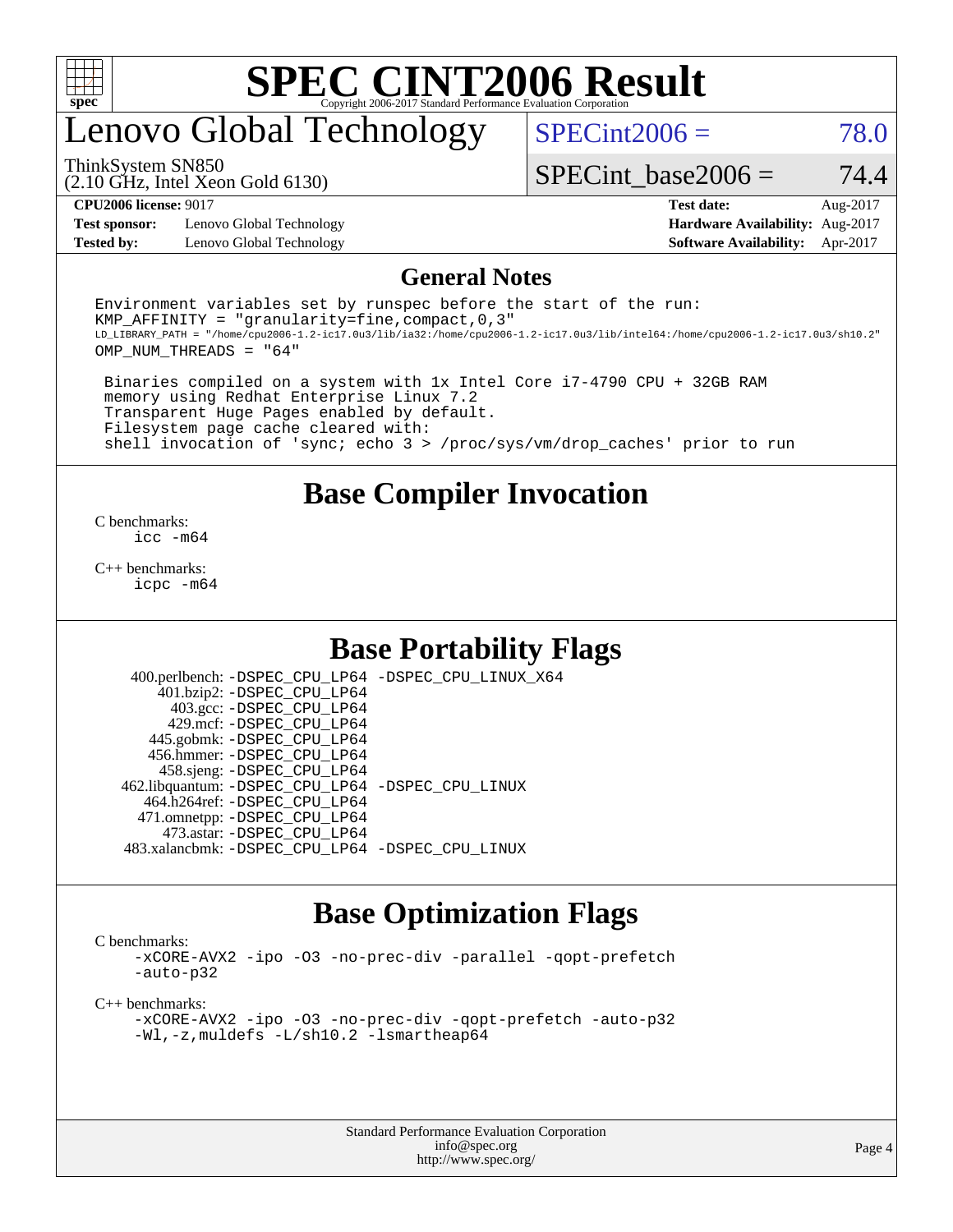

# enovo Global Technology

ThinkSystem SN850

(2.10 GHz, Intel Xeon Gold 6130)

 $SPECint2006 = 78.0$  $SPECint2006 = 78.0$ 

SPECint base2006 =  $74.4$ 

**[Test sponsor:](http://www.spec.org/auto/cpu2006/Docs/result-fields.html#Testsponsor)** Lenovo Global Technology **[Hardware Availability:](http://www.spec.org/auto/cpu2006/Docs/result-fields.html#HardwareAvailability)** Aug-2017

**[CPU2006 license:](http://www.spec.org/auto/cpu2006/Docs/result-fields.html#CPU2006license)** 9017 **[Test date:](http://www.spec.org/auto/cpu2006/Docs/result-fields.html#Testdate)** Aug-2017 **[Tested by:](http://www.spec.org/auto/cpu2006/Docs/result-fields.html#Testedby)** Lenovo Global Technology **[Software Availability:](http://www.spec.org/auto/cpu2006/Docs/result-fields.html#SoftwareAvailability)** Apr-2017

### **[Base Other Flags](http://www.spec.org/auto/cpu2006/Docs/result-fields.html#BaseOtherFlags)**

[C benchmarks](http://www.spec.org/auto/cpu2006/Docs/result-fields.html#Cbenchmarks):

403.gcc: [-Dalloca=\\_alloca](http://www.spec.org/cpu2006/results/res2017q4/cpu2006-20170918-49988.flags.html#b403.gcc_baseEXTRA_CFLAGS_Dalloca_be3056838c12de2578596ca5467af7f3)

### **[Peak Compiler Invocation](http://www.spec.org/auto/cpu2006/Docs/result-fields.html#PeakCompilerInvocation)**

[C benchmarks \(except as noted below\)](http://www.spec.org/auto/cpu2006/Docs/result-fields.html#Cbenchmarksexceptasnotedbelow):

[icc -m64](http://www.spec.org/cpu2006/results/res2017q4/cpu2006-20170918-49988.flags.html#user_CCpeak_intel_icc_64bit_bda6cc9af1fdbb0edc3795bac97ada53)

400.perlbench: [icc -m32 -L/opt/intel/compilers\\_and\\_libraries\\_2017/linux/lib/ia32](http://www.spec.org/cpu2006/results/res2017q4/cpu2006-20170918-49988.flags.html#user_peakCCLD400_perlbench_intel_icc_c29f3ff5a7ed067b11e4ec10a03f03ae)

445.gobmk: [icc -m32 -L/opt/intel/compilers\\_and\\_libraries\\_2017/linux/lib/ia32](http://www.spec.org/cpu2006/results/res2017q4/cpu2006-20170918-49988.flags.html#user_peakCCLD445_gobmk_intel_icc_c29f3ff5a7ed067b11e4ec10a03f03ae)

[C++ benchmarks \(except as noted below\):](http://www.spec.org/auto/cpu2006/Docs/result-fields.html#CXXbenchmarksexceptasnotedbelow)

[icc -m32 -L/opt/intel/compilers\\_and\\_libraries\\_2017/linux/lib/ia32](http://www.spec.org/cpu2006/results/res2017q4/cpu2006-20170918-49988.flags.html#user_CXXpeak_intel_icc_c29f3ff5a7ed067b11e4ec10a03f03ae)

473.astar: [icpc -m64](http://www.spec.org/cpu2006/results/res2017q4/cpu2006-20170918-49988.flags.html#user_peakCXXLD473_astar_intel_icpc_64bit_fc66a5337ce925472a5c54ad6a0de310)

### **[Peak Portability Flags](http://www.spec.org/auto/cpu2006/Docs/result-fields.html#PeakPortabilityFlags)**

 400.perlbench: [-D\\_FILE\\_OFFSET\\_BITS=64](http://www.spec.org/cpu2006/results/res2017q4/cpu2006-20170918-49988.flags.html#user_peakPORTABILITY400_perlbench_file_offset_bits_64_438cf9856305ebd76870a2c6dc2689ab) [-DSPEC\\_CPU\\_LINUX\\_IA32](http://www.spec.org/cpu2006/results/res2017q4/cpu2006-20170918-49988.flags.html#b400.perlbench_peakCPORTABILITY_DSPEC_CPU_LINUX_IA32) 401.bzip2: [-DSPEC\\_CPU\\_LP64](http://www.spec.org/cpu2006/results/res2017q4/cpu2006-20170918-49988.flags.html#suite_peakPORTABILITY401_bzip2_DSPEC_CPU_LP64) 403.gcc: [-DSPEC\\_CPU\\_LP64](http://www.spec.org/cpu2006/results/res2017q4/cpu2006-20170918-49988.flags.html#suite_peakPORTABILITY403_gcc_DSPEC_CPU_LP64) 429.mcf: [-DSPEC\\_CPU\\_LP64](http://www.spec.org/cpu2006/results/res2017q4/cpu2006-20170918-49988.flags.html#suite_peakPORTABILITY429_mcf_DSPEC_CPU_LP64) 445.gobmk: [-D\\_FILE\\_OFFSET\\_BITS=64](http://www.spec.org/cpu2006/results/res2017q4/cpu2006-20170918-49988.flags.html#user_peakPORTABILITY445_gobmk_file_offset_bits_64_438cf9856305ebd76870a2c6dc2689ab) 456.hmmer: [-DSPEC\\_CPU\\_LP64](http://www.spec.org/cpu2006/results/res2017q4/cpu2006-20170918-49988.flags.html#suite_peakPORTABILITY456_hmmer_DSPEC_CPU_LP64) 458.sjeng: [-DSPEC\\_CPU\\_LP64](http://www.spec.org/cpu2006/results/res2017q4/cpu2006-20170918-49988.flags.html#suite_peakPORTABILITY458_sjeng_DSPEC_CPU_LP64) 462.libquantum: [-DSPEC\\_CPU\\_LP64](http://www.spec.org/cpu2006/results/res2017q4/cpu2006-20170918-49988.flags.html#suite_peakPORTABILITY462_libquantum_DSPEC_CPU_LP64) [-DSPEC\\_CPU\\_LINUX](http://www.spec.org/cpu2006/results/res2017q4/cpu2006-20170918-49988.flags.html#b462.libquantum_peakCPORTABILITY_DSPEC_CPU_LINUX) 464.h264ref: [-DSPEC\\_CPU\\_LP64](http://www.spec.org/cpu2006/results/res2017q4/cpu2006-20170918-49988.flags.html#suite_peakPORTABILITY464_h264ref_DSPEC_CPU_LP64) 471.omnetpp: [-D\\_FILE\\_OFFSET\\_BITS=64](http://www.spec.org/cpu2006/results/res2017q4/cpu2006-20170918-49988.flags.html#user_peakPORTABILITY471_omnetpp_file_offset_bits_64_438cf9856305ebd76870a2c6dc2689ab) 473.astar: [-DSPEC\\_CPU\\_LP64](http://www.spec.org/cpu2006/results/res2017q4/cpu2006-20170918-49988.flags.html#suite_peakPORTABILITY473_astar_DSPEC_CPU_LP64) 483.xalancbmk: [-D\\_FILE\\_OFFSET\\_BITS=64](http://www.spec.org/cpu2006/results/res2017q4/cpu2006-20170918-49988.flags.html#user_peakPORTABILITY483_xalancbmk_file_offset_bits_64_438cf9856305ebd76870a2c6dc2689ab) [-DSPEC\\_CPU\\_LINUX](http://www.spec.org/cpu2006/results/res2017q4/cpu2006-20170918-49988.flags.html#b483.xalancbmk_peakCXXPORTABILITY_DSPEC_CPU_LINUX)

### **[Peak Optimization Flags](http://www.spec.org/auto/cpu2006/Docs/result-fields.html#PeakOptimizationFlags)**

[C benchmarks](http://www.spec.org/auto/cpu2006/Docs/result-fields.html#Cbenchmarks):

 400.perlbench: [-prof-gen](http://www.spec.org/cpu2006/results/res2017q4/cpu2006-20170918-49988.flags.html#user_peakPASS1_CFLAGSPASS1_LDCFLAGS400_perlbench_prof_gen_e43856698f6ca7b7e442dfd80e94a8fc)(pass 1) [-prof-use](http://www.spec.org/cpu2006/results/res2017q4/cpu2006-20170918-49988.flags.html#user_peakPASS2_CFLAGSPASS2_LDCFLAGS400_perlbench_prof_use_bccf7792157ff70d64e32fe3e1250b55)(pass 2) [-xCORE-AVX2](http://www.spec.org/cpu2006/results/res2017q4/cpu2006-20170918-49988.flags.html#user_peakPASS2_CFLAGSPASS2_LDCFLAGS400_perlbench_f-xCORE-AVX2)(pass 2) [-par-num-threads=1](http://www.spec.org/cpu2006/results/res2017q4/cpu2006-20170918-49988.flags.html#user_peakPASS1_CFLAGSPASS1_LDCFLAGS400_perlbench_par_num_threads_786a6ff141b4e9e90432e998842df6c2)(pass 1) [-ipo](http://www.spec.org/cpu2006/results/res2017q4/cpu2006-20170918-49988.flags.html#user_peakPASS2_CFLAGSPASS2_LDCFLAGS400_perlbench_f-ipo)(pass 2) [-O3](http://www.spec.org/cpu2006/results/res2017q4/cpu2006-20170918-49988.flags.html#user_peakPASS2_CFLAGSPASS2_LDCFLAGS400_perlbench_f-O3)(pass 2) [-no-prec-div](http://www.spec.org/cpu2006/results/res2017q4/cpu2006-20170918-49988.flags.html#user_peakPASS2_CFLAGSPASS2_LDCFLAGS400_perlbench_f-no-prec-div)(pass 2) [-qopt-prefetch](http://www.spec.org/cpu2006/results/res2017q4/cpu2006-20170918-49988.flags.html#user_peakCOPTIMIZE400_perlbench_f-qopt-prefetch)

 401.bzip2: [-prof-gen](http://www.spec.org/cpu2006/results/res2017q4/cpu2006-20170918-49988.flags.html#user_peakPASS1_CFLAGSPASS1_LDCFLAGS401_bzip2_prof_gen_e43856698f6ca7b7e442dfd80e94a8fc)(pass 1) [-prof-use](http://www.spec.org/cpu2006/results/res2017q4/cpu2006-20170918-49988.flags.html#user_peakPASS2_CFLAGSPASS2_LDCFLAGS401_bzip2_prof_use_bccf7792157ff70d64e32fe3e1250b55)(pass 2) [-xCORE-AVX2](http://www.spec.org/cpu2006/results/res2017q4/cpu2006-20170918-49988.flags.html#user_peakPASS2_CFLAGSPASS2_LDCFLAGS401_bzip2_f-xCORE-AVX2)(pass 2)  $-par-num-threads=1(pass 1) -ipo(pass 2) -O3(pass 2)$  $-par-num-threads=1(pass 1) -ipo(pass 2) -O3(pass 2)$  $-par-num-threads=1(pass 1) -ipo(pass 2) -O3(pass 2)$  $-par-num-threads=1(pass 1) -ipo(pass 2) -O3(pass 2)$  $-par-num-threads=1(pass 1) -ipo(pass 2) -O3(pass 2)$  $-par-num-threads=1(pass 1) -ipo(pass 2) -O3(pass 2)$ [-no-prec-div](http://www.spec.org/cpu2006/results/res2017q4/cpu2006-20170918-49988.flags.html#user_peakCOPTIMIZEPASS2_CFLAGSPASS2_LDCFLAGS401_bzip2_f-no-prec-div) [-auto-ilp32](http://www.spec.org/cpu2006/results/res2017q4/cpu2006-20170918-49988.flags.html#user_peakCOPTIMIZE401_bzip2_f-auto-ilp32) [-qopt-prefetch](http://www.spec.org/cpu2006/results/res2017q4/cpu2006-20170918-49988.flags.html#user_peakCOPTIMIZE401_bzip2_f-qopt-prefetch)

Continued on next page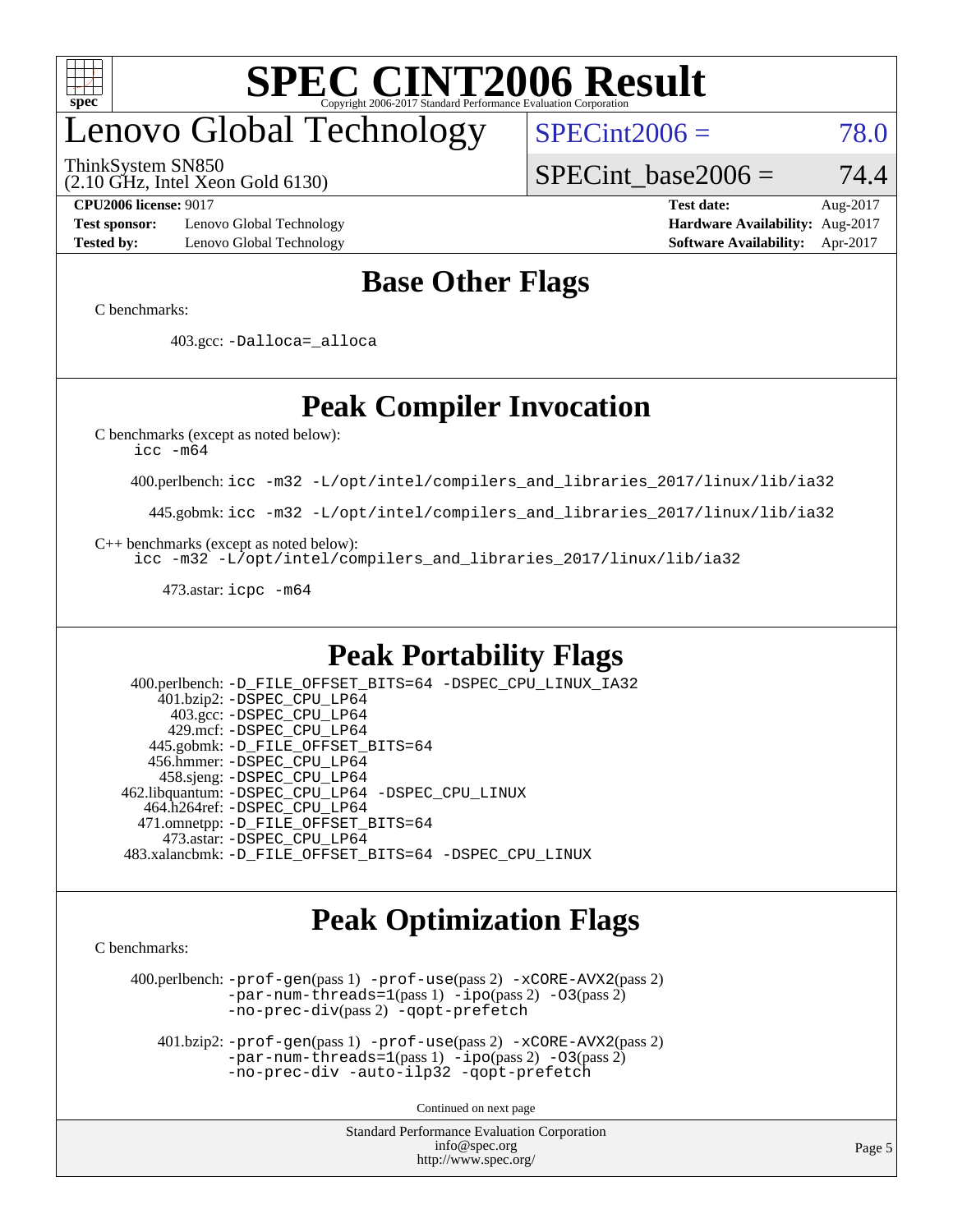

## enovo Global Technology

ThinkSystem SN850

 $SPECint2006 = 78.0$  $SPECint2006 = 78.0$ 

(2.10 GHz, Intel Xeon Gold 6130)

SPECint base2006 =  $74.4$ 

**[Test sponsor:](http://www.spec.org/auto/cpu2006/Docs/result-fields.html#Testsponsor)** Lenovo Global Technology **[Hardware Availability:](http://www.spec.org/auto/cpu2006/Docs/result-fields.html#HardwareAvailability)** Aug-2017 **[Tested by:](http://www.spec.org/auto/cpu2006/Docs/result-fields.html#Testedby)** Lenovo Global Technology **[Software Availability:](http://www.spec.org/auto/cpu2006/Docs/result-fields.html#SoftwareAvailability)** Apr-2017

**[CPU2006 license:](http://www.spec.org/auto/cpu2006/Docs/result-fields.html#CPU2006license)** 9017 **[Test date:](http://www.spec.org/auto/cpu2006/Docs/result-fields.html#Testdate)** Aug-2017

### **[Peak Optimization Flags \(Continued\)](http://www.spec.org/auto/cpu2006/Docs/result-fields.html#PeakOptimizationFlags)**

| $403.\text{sec}: -x \text{CORE-AVX2}$ -ipo -03 -no-prec-div -inline-calloc<br>-gopt-malloc-options=3 -auto-ilp32                                                                                                              |  |
|-------------------------------------------------------------------------------------------------------------------------------------------------------------------------------------------------------------------------------|--|
| 429.mcf: -xCORE-AVX2 -ipo -03 -no-prec-div -parallel<br>-gopt-prefetch -auto-p32                                                                                                                                              |  |
| 445.gobmk: -prof-gen(pass 1) -prof-use(pass 2) -xCORE-AVX2(pass 2)<br>$-par-num-threads=1(pass 1) -ipo(pass 2) -03(pass 2)$<br>$-no-prec-div(pass 2)$                                                                         |  |
| $456.$ hmmer: basepeak = yes                                                                                                                                                                                                  |  |
| 458.sjeng: -prof-gen(pass 1) -prof-use(pass 2) -xCORE-AVX2(pass 2)<br>$-par-num-threads=1(pass 1) -ipo(pass 2) -03(pass 2)$<br>-no-prec-div(pass 2) -unroll4                                                                  |  |
| $462$ .libquantum: basepeak = yes                                                                                                                                                                                             |  |
| $464.h264$ ref: basepeak = yes                                                                                                                                                                                                |  |
| $C_{++}$ benchmarks:                                                                                                                                                                                                          |  |
| 471.omnetpp: -prof-gen(pass 1) -prof-use(pass 2) -xCORE-AVX2(pass 2)<br>$-par-num-threads=1(pass 1) -ipo(pass 2) -03(pass 2)$<br>-no-prec-div(pass 2) -qopt-ra-region-strategy=block<br>-Wl,-z, muldefs -L/sh10.2 -lsmartheap |  |
| 473.astar: -xCORE-AVX2 -ipo -03 -no-prec-div -qopt-prefetch<br>-auto-p32 -Wl,-z, muldefs -L/sh10.2 -lsmartheap64                                                                                                              |  |
| 483.xalancbmk:-xCORE-AVX2 -ipo -03 -no-prec-div -qopt-prefetch<br>-Wl,-z, muldefs -L/sh10.2 -lsmartheap                                                                                                                       |  |

### **[Peak Other Flags](http://www.spec.org/auto/cpu2006/Docs/result-fields.html#PeakOtherFlags)**

[C benchmarks](http://www.spec.org/auto/cpu2006/Docs/result-fields.html#Cbenchmarks):

403.gcc: [-Dalloca=\\_alloca](http://www.spec.org/cpu2006/results/res2017q4/cpu2006-20170918-49988.flags.html#b403.gcc_peakEXTRA_CFLAGS_Dalloca_be3056838c12de2578596ca5467af7f3)

The flags files that were used to format this result can be browsed at <http://www.spec.org/cpu2006/flags/Intel-ic17.0-official-linux64-revF.html> <http://www.spec.org/cpu2006/flags/Lenovo-Platform-Flags-V1.2-SKL-C.20171004.html>

You can also download the XML flags sources by saving the following links:

<http://www.spec.org/cpu2006/flags/Intel-ic17.0-official-linux64-revF.xml> <http://www.spec.org/cpu2006/flags/Lenovo-Platform-Flags-V1.2-SKL-C.20171004.xml>